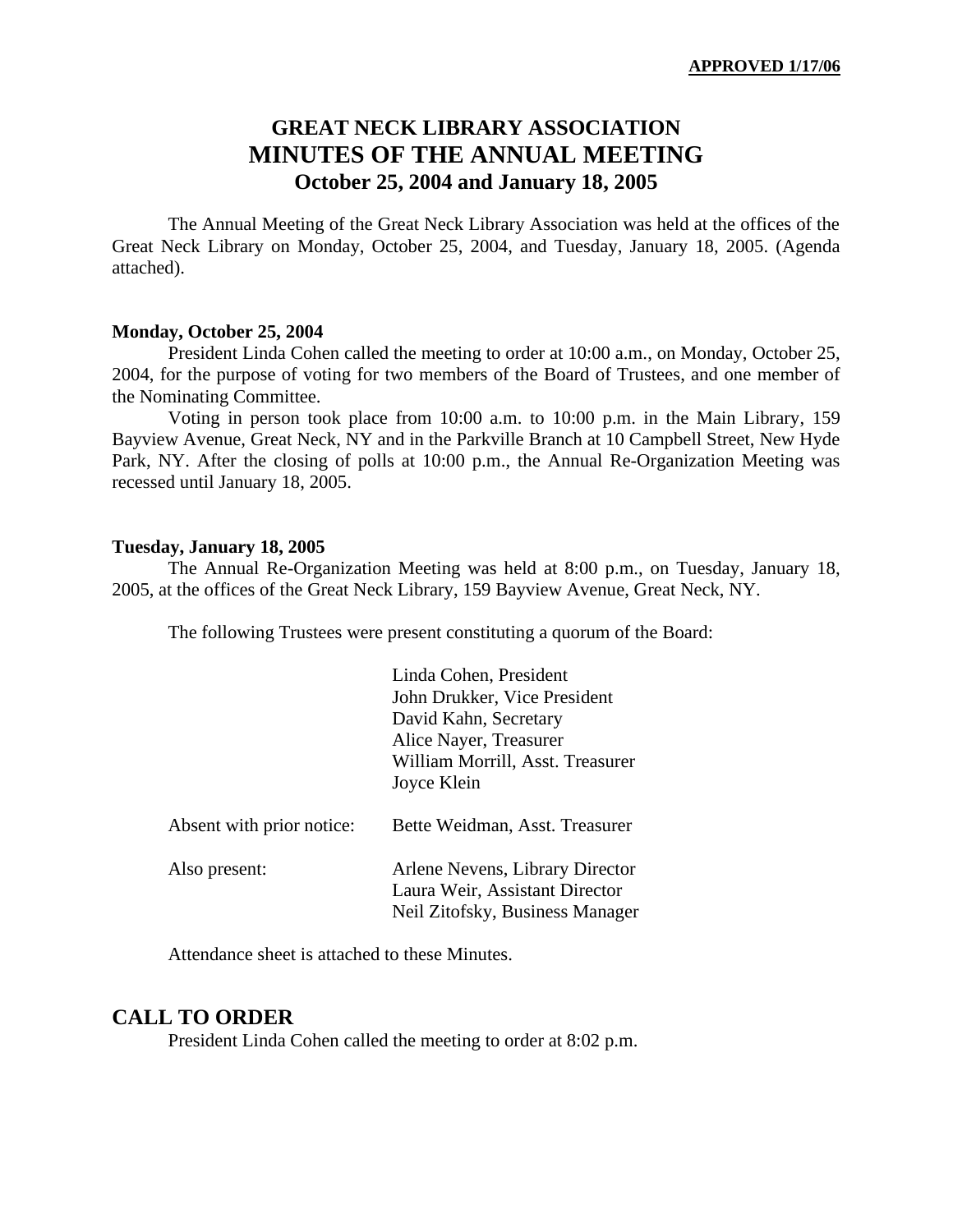## **ELECTION RESULTS**

Secretary Kahn congratulated Linda Cohen on her re-election, and welcomed Norman Rutta to the Board of Trustees, and Varda Solomon to the Nominating Committee. John Drukker, and Daniel Nachmanoff and Carol Mitch, outgoing trustee and Nominating Committee members respectively, were thanked for their hard work on behalf of the Library and it was hoped that they will stay interested and involved in the Library. David Kahn offered a personal note of thanks, gratitude and warmth for the hard work that John Drukker had done, and this was the sentiment of the other trustees, as well.

The results of the October 2004 Library election were reported on as follows:

Linda Cohen, running unopposed for the Board of Trustees, received 563 votes for a four-year term ending 2009. Norman Rutta, who defeated John Drukker with 529 votes against 455, was elected to the Board of Trustees for a four-year term ending January 2009. Varda Solomon, running unopposed, received 578 votes for a three-year term on the Nominating Committee ending January 2008.

#### **MINUTES**

Upon motion by Alice Nayer, seconded by Joyce Klein, and after discussion, it was,

**RESOLVED**, that the Board of Trustees of the Great Neck Library approve the Minutes of the October 27, 2003 and January 20, 2004, Annual Meeting, as presented.

**VOTE:** Yes 5 (Cohen, Drukker, Kahn, Klein, Morrill, Nayer) MOTION CARRIED UNANIMOUSLY

## **PRESENTATION**

A plaque was presented to John Drukker for serving on the Board of Trustees from 2001- 2005. Mr. Drukker expressed his joy in working with his colleagues and that he will miss them. Carol Mitch, retiring member of the Nominating Committee, was not present to accept her plaque.

## **REPORTS**

The Annual Report, containing the text of The President, Treasurer and Director's reports, is appended.

Respectfully submitted,

David Kahn **Secretary**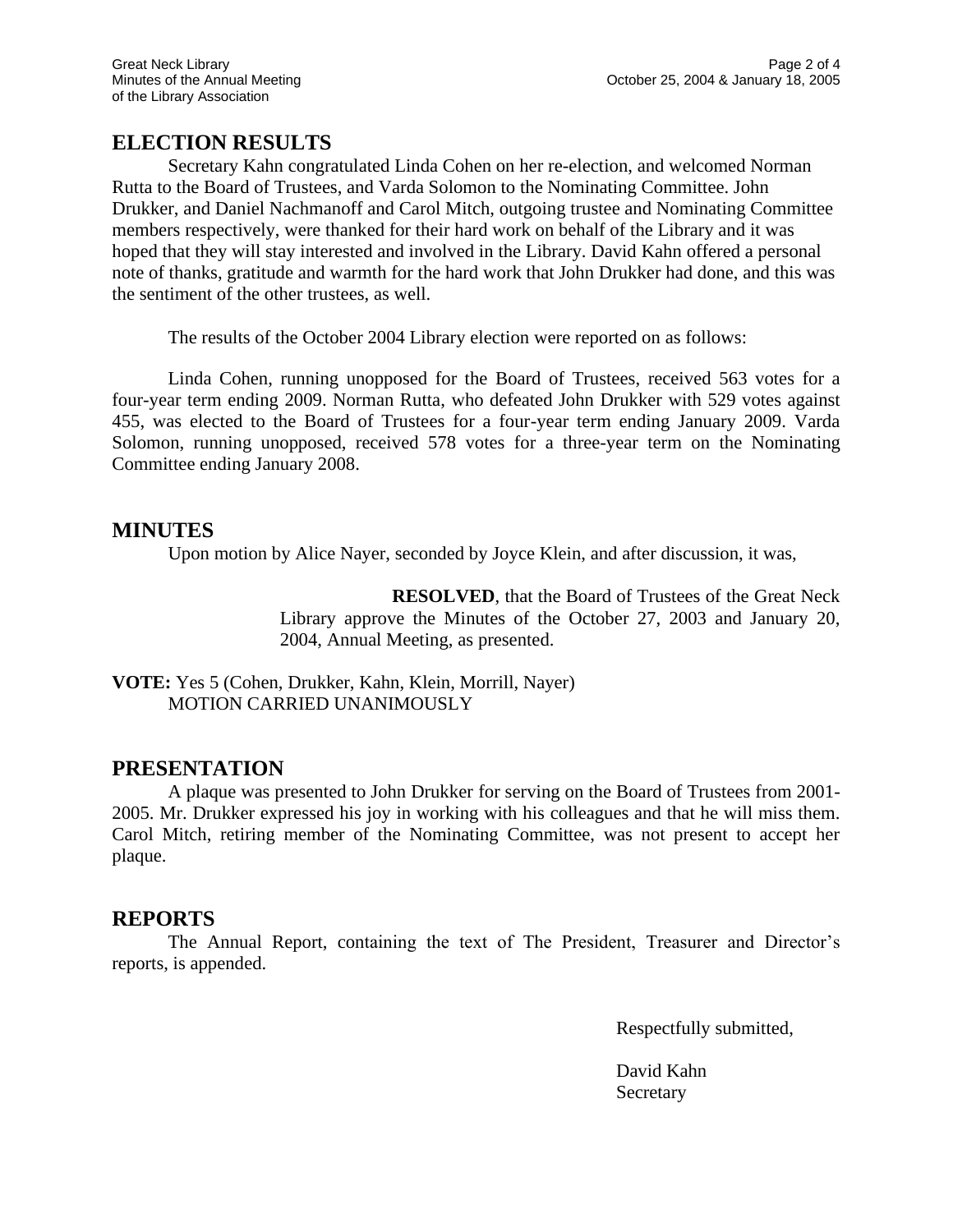## **NEW BUSINESS**

The new Board for 2005 took its seat and Norman Rutta was welcomed.

#### **a) Election of Officers**

President Linda Cohen called for nominations for Officers.

- President William Morrill nominated Linda Cohen, seconded by Alice Nayer. Norman Rutta nominated David Kahn. David Kahn declined. Linda Cohen was elected President.
- Vice President Linda Cohen nominated David Kahn, seconded by William Morrill. There being no other nominations, David Kahn was elected Vice-President.
- Secretary Linda Cohen nominated Joyce Klein, seconded by Alice Nayer. There being no other nominations, Joyce Klein was elected Secretary.
- Treasurer Alice Nayer nominated William Morrill, seconded by Linda Cohen. There being no other nominations, William Morrill was elected Treasurer.
- Asst. Treasurer Joyce Klein nominated Alice Nayer, seconded by William Morrill. There being no other nominations, Joyce Klein was elected Assistant Treasurer.
- Asst. Treasurer Linda Cohen nominated Bette Weidman, seconded by Alice Nayer. There being no other nominations, Linda Cohen was elected Assistant Treasurer.

#### **b) 2005/2006 Meeting Dates**

The Board, on a motion by William Morrill, seconded by Norman Rutta, unanimously approved the following calendar for its meetings for 2005/2006:

Tuesday, February 22 Tuesday, March 22 Tuesday, March 29 – Budget Workshop Tuesday, April 12 – Budget Workshop Tuesday, April 19 - Board Meeting/Budget Hearing Adoption Tuesday, May 17 (Station Branch) Tuesday, June 21 Tuesday, September 20 Thursday, October 27 (Parkville Branch) Monday, October 31 - Annual Meeting/Voting Tuesday, November 22 Tuesday, December 20 (Lakeville Branch)